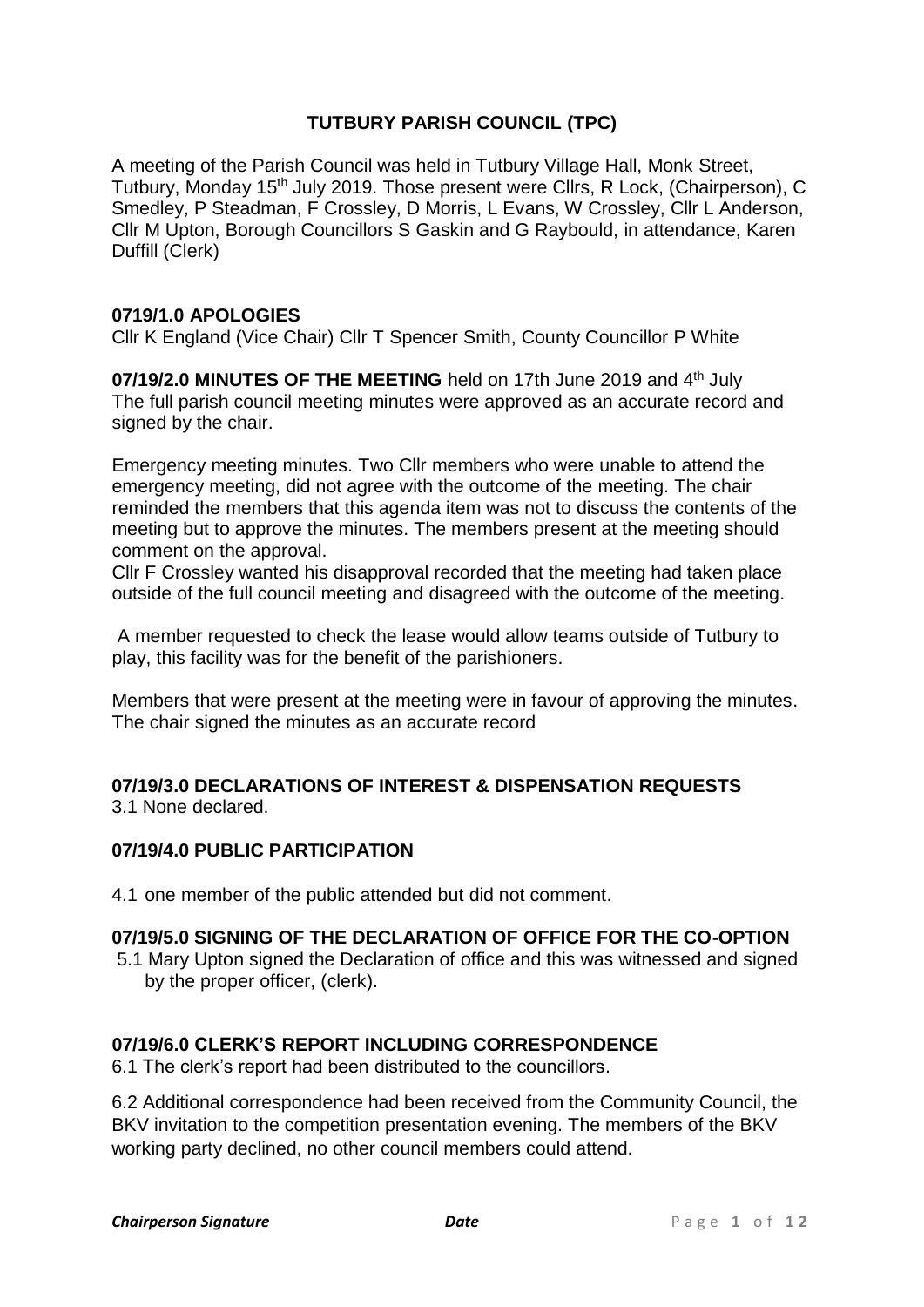A member noted that the Bench on the triangle had not been repainted as requested by the working party. The phone box had not been tidied up.

A member suggested that the competition should be added to the January agenda next year to allow more time, if the councillors wanted to enter. More time would allow other community groups to get involved. This year the children's' Posters were excellent and were more visible in the village. A member suggested a flyer should be sent to thank the shop keepers Cllr Evans agreed to deliver these and organise a thank you for a resident who assisted with the competition.

# **Resolution**

A flyer will be produced by the Best Kept Village working party to thank shop keepers for their co-operation in displaying the children's posters. Cllr Evans will deliver them and organise a thank you note for a resident's assistance with the competition.

# **07/19/18 7.0 BOROUGH AND COUNTY COUNCILLOR REPORT**

- **Monitoring and enforcement of the bins in Duke street**
- 7.1. Cllr Gaskin reported that work had commenced on the height restriction barrier at Tutbury Mill site. He asked what the parish council though about implementing height restrictions for Duke Street. Members were concerned about access for coaches and the library bus. Key holders for the barrier would need to be considered. This will be added to a future agenda.
- 7.2 ESBC councillors will update the parish council at the next meeting regarding the monitoring of the recycling bins at Duke Street.
- 7.3 A member raised concern regarding a red trade waste bin at the rear of a property on Duke Street and this has been raised with environmental health, members requested that the Borough Councillors investigate this.
- 7.4 Cllr Steadman requested access to the height barrier at Cornmill lane for the scouts to use for their trailer.
- 7.5 Members raised concern regarding the dog bin that had not been emptied at Elm Lane.

# **07/19/8.0 TO CONSIDER FAIR TRADE SUPPORT**

8.1 A member proposed that refreshments at a meeting should be purchased, and by doing so should support Fair trade where a minimum price is charged to protect the workers who produce the goods. This has been adopted by the Borough Council.

A member suggested that local British farmers are supported as well. It was suggested that this could be incorporated into a charter and considered in a future meeting.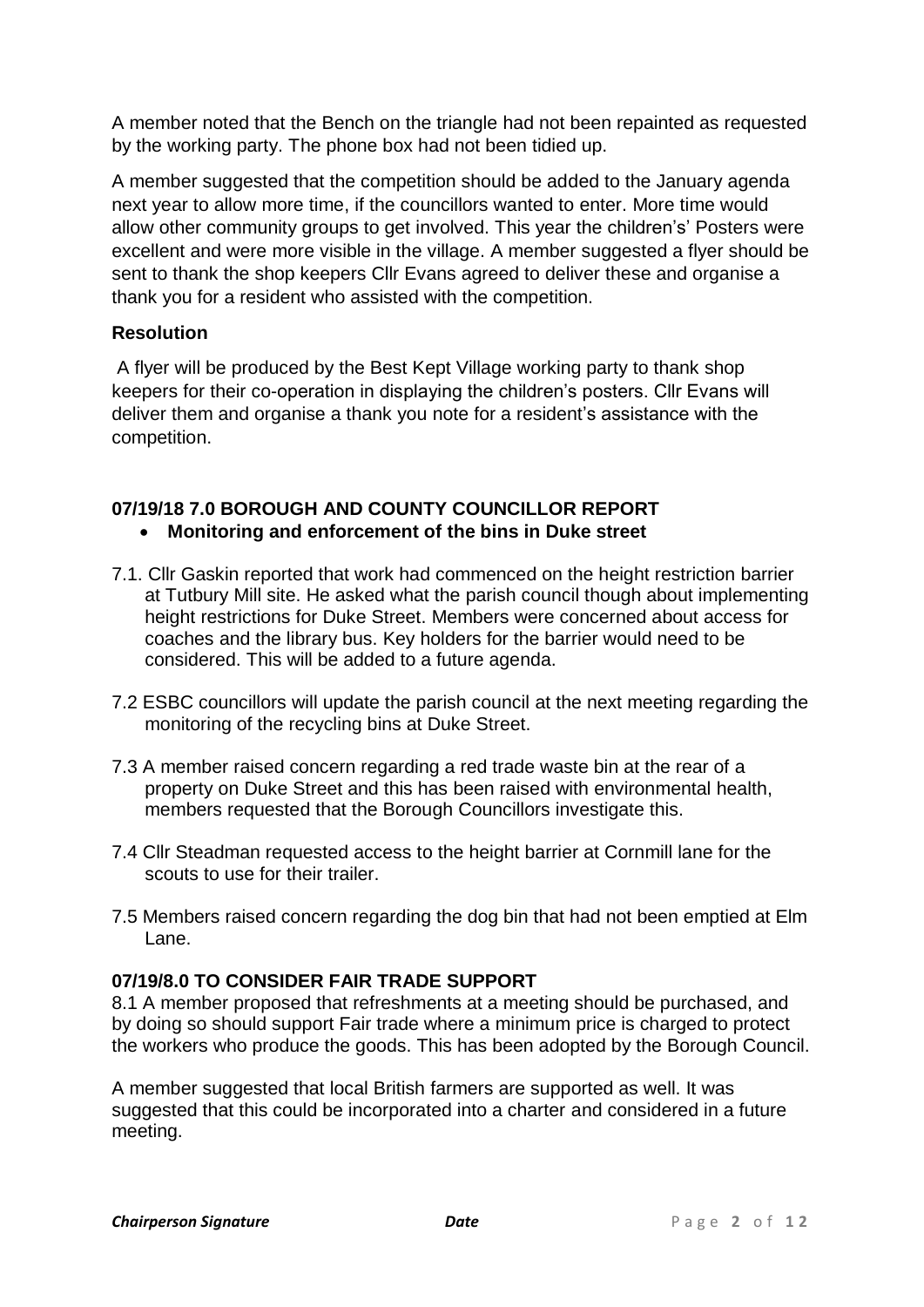## **Resolution**

A majority voted that Tutbury Parish Council aims to support fair trade goods where possible.

### **07/19/9.0 TO APPROVE THE FORMATION OF A PLANNING COMMITTEE AND ADOPTING CURRENT STANDING ORDERS.**

9.1 A member proposed a separate planning committee can meet every three weeks rather than four to discuss planning matters. Members that sat on that committee should attend the planning training provided by the Staffordshire. Parish Council Association

Some members agreed that a separate meeting for planning would allow the council to focus and the public could attend. Members expressed strong opinions regarding the proposal to have a planning committee. A member disagreed that training is required. The clerk advised that training on the national planning framework and what is classed as material consideration would be a good thing for Cllrs to attend.

Members would still be encouraged to look online at the applications before the meeting. A member requested all pans could be looked at in the meeting.

A member was not in favour of having a planning committee and suggested that all plans should be viewed in a full council meeting. He suggested that the clerk should make available at the meeting every planning document for each application. The discussion became heated and other members disagreed that there was time in a full council meeting to do this.

The clerk advised that there would be a practical implication as there was no WIFI in the current meeting room and suggested an alternative venue that had Wi-Fi if each document was to be viewed in the meeting.

Members raised concern regarding additional meetings and the extra time this would involve for the clerk. The clerk confirmed she would not need to attend the planning meetings, the decisions should be recorded and sent to the clerk for formal communication to the Borough Council

### **Resolution**

Formulate a planning committee of full council on a trial basis. The proposal was seconded, and a majority voted in favour to form a committee, supported by standing orders until the council vote to dissolve it.

### **07/19/10.0 BUDGET UPDATE AND FINANCE REPORT**

- 10.1 A member did not approve of the proposed budget and the way in which the precept was set in December, Cllrs reminded him that the council raised the precept in anticipation of funding of the school crossing patrol.
- Cllr W Crossley requested that it was recorded that he thought the council committed an error in raising the precept.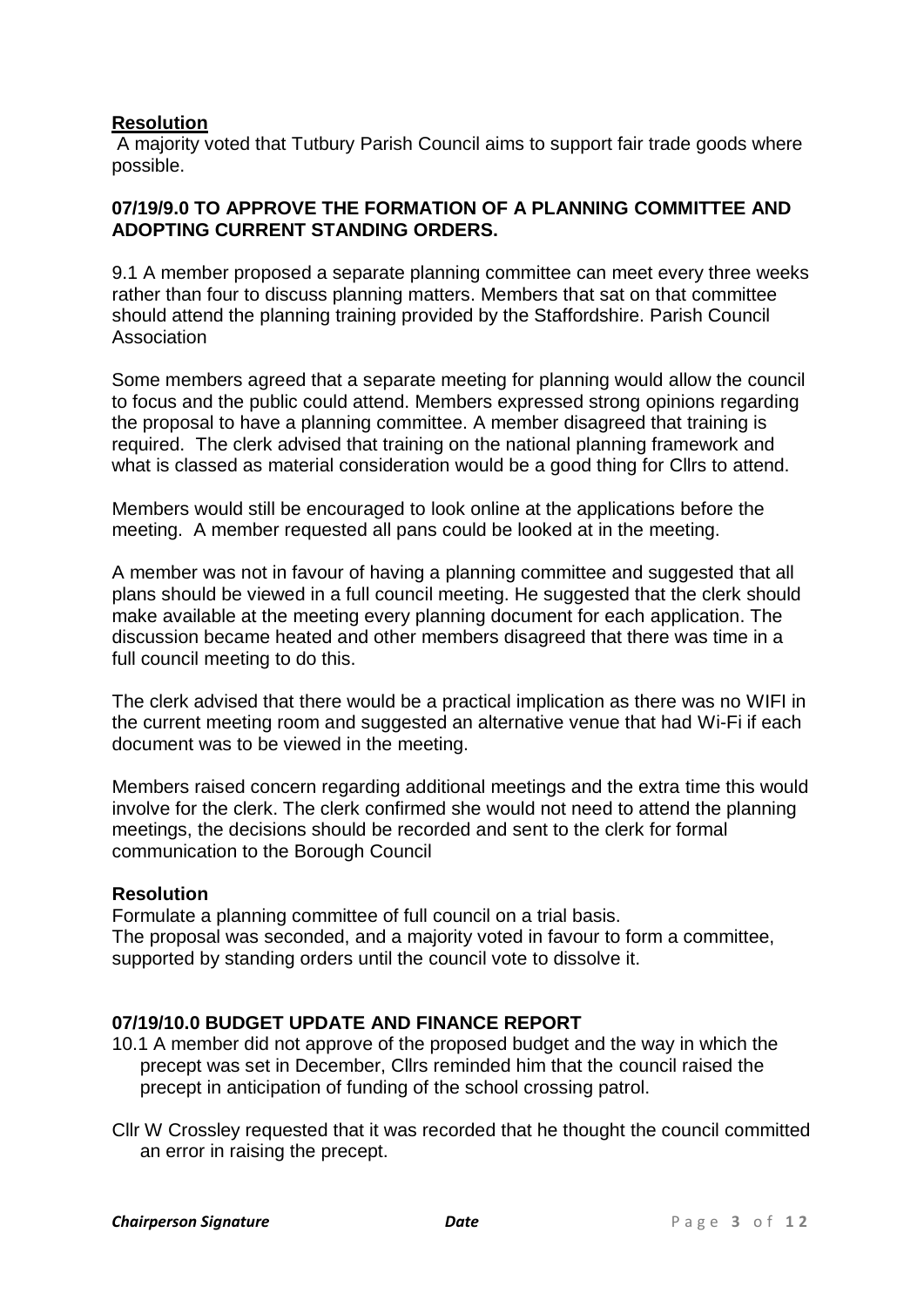- 10.2 A member queried what the playing field entry was, and the clerk confirmed that this would be an income from the football team for using the pitch.
- 10.3 The proposed changes to budgetary amounts would be raised as future agenda items to be discussed and voted on such as the reinstatement of the Street Cleaner position.
- 10.4 A member queried why the mowing contract for the church had been reduced and suggested that this was increase to 2863 increase to allow for extra tree maintenances.
- 10.5 A member proposed that there should be an allocation of budget to a new church drain of £3000.
- 10.6 The Majority of members voted for the proposed changed to the budget

#### **Resolution**

Suggested changes to the budget were approved. Future agenda items will confirm the expenditure of the council.

### **07/19/11.0 TO APPROVE ACCOUNTS FOR PAYMENT.**

- 11.1 proposed and seconded to approve the accounts
- Expenses to be authorised next meeting for the events at the market to commemorate the end of the ww1.

#### **RESOLUTION**

Donation of £100 to the Tutbury band for playing at the Market to commemorate the end of WW1 should be approved subject to receiving a grant application.

All other accounts listed were approved for payment.

|                                          |                                      | <b>Net</b> |         | Total + |
|------------------------------------------|--------------------------------------|------------|---------|---------|
| To whom paid                             | <b>Particulars of payment</b>        | Total      | Vat     | Vat     |
| Karen Duffill                            | <b>Clerks Expenses</b>               | 25.91      | 0.00    | 25.91   |
| Karen Duffill                            | Amazon Printer Ink                   | 22.03      | 4.41    | 26.44   |
| Karen Duffill                            | <b>Stamps</b>                        | 8.40       |         | 8.40    |
| Karen Duffill                            | Clerks Expenses and mileage          | 37.62      |         | 37.62   |
| Karen Duffill                            | Clerks Salary                        | 919.35     | 0.00    | 919.35  |
| HM revenue and customs                   | <b>National Insurance</b>            | 106.30     | 0.00    | 106.30  |
| <b>Staffordshire County Pension Fund</b> | <b>Clerks Employer Pension</b>       | 273.73     | 0.00    | 273.73  |
| <b>Staffordshire County Pension Fund</b> | Clerks Employee Pension contribution | 162.21     | 0.00    | 162.21  |
| <b>RB Landscaping</b>                    | footpath maintenance inv 0073        | 50.00      |         | 50.00   |
| <b>RB Landscaping</b>                    | church Mowing inv 0073               | 150.00     | 0.00    | 150.00  |
|                                          | Legionella control Monthly check inv |            |         |         |
| <b>Sterilizing services</b>              | 40359                                | 36.00      | 7.20    | 43.20   |
| <b>Chairperson Signature</b>             | Date                                 | Page       | 4 of 12 |         |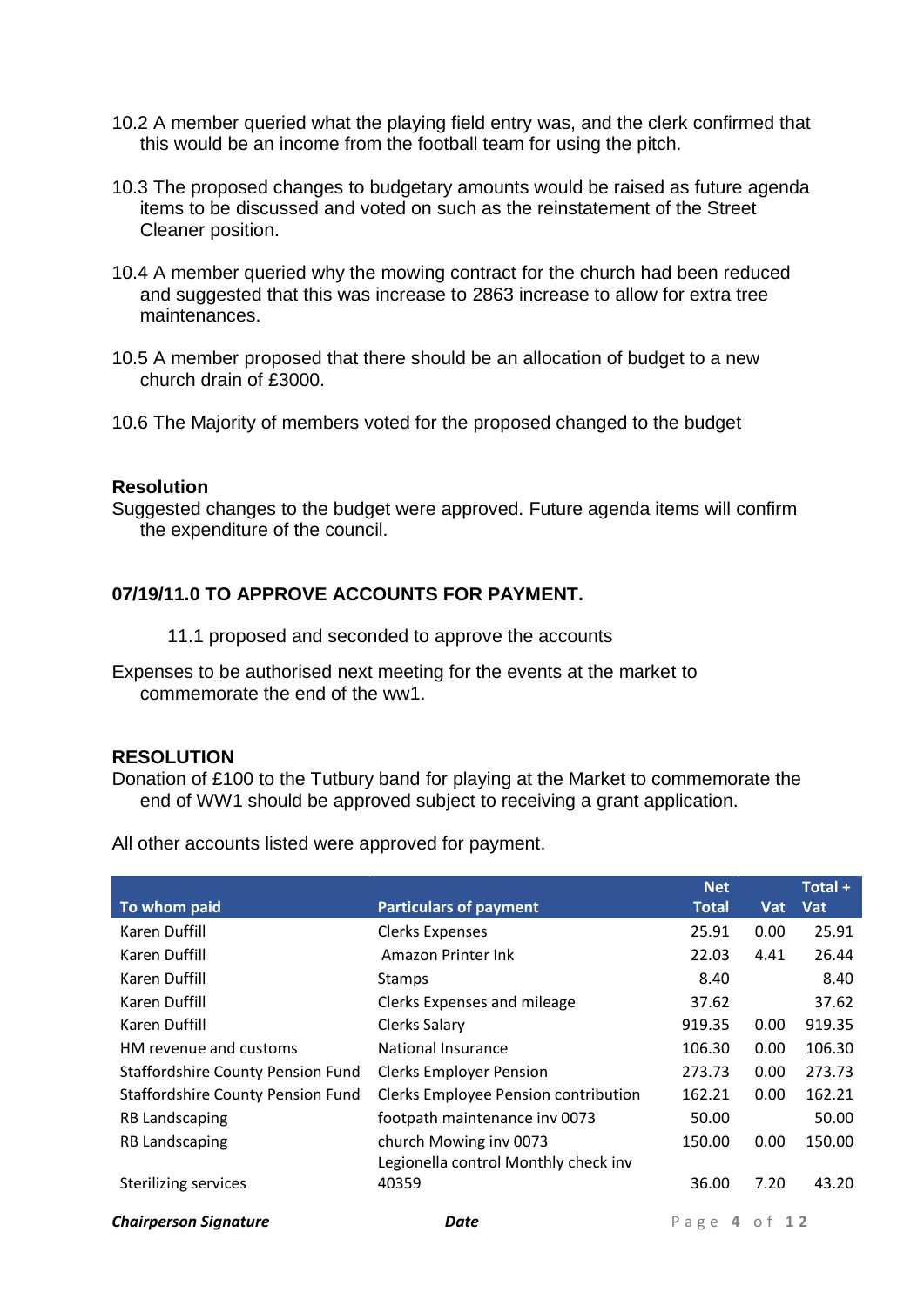|                               | High street vouchers and cards for Poster |        |       |        |
|-------------------------------|-------------------------------------------|--------|-------|--------|
| Karen Duffill                 | prizes                                    | 40.60  |       | 40.60  |
| Pete Steadman                 | Amazon high St flags                      | 94.52  | 19.04 | 113.56 |
| Fauld Property maintenance    |                                           |        |       |        |
| Owen Dyke                     | Bus Shelter painting and repairs          | 635.00 |       | 635.00 |
| Firs Farm Nursery             | Planter Maintenance inv no 1028           | 669.84 | 134   | 803.81 |
| <b>Uttoxeter Town Council</b> | <b>Cllr Training</b>                      | 20     |       | 20.00  |

# **07/19/12.0 12 TO CONSIDER INSTALLATION OF A SEAT IN HIGH STREET BUS SHELTER.**

- 12.1 A member stated that previously the bus shelter did have seats. These were removed by a resolution of the Parish Council and this reduced the vandalism and anti-social behaviour at that time. Previously the parish council had tried to approach parents of the perpetrators of the anti-social behaviour, but they did not succeed in stopping it until the seats were removed.
- 12.2 Possible suggestions for the types of seats included seats that are divided by arm rests and can be fixed down but also removed easily, or fold down seats.
- 12.3 A member suggested that it was not a sensible suggestion to propose that seats were installed in bus shelters and questioned why it was being proposed. The clerk reminded the council that this proposal came from three parishioners. These requests have been outlined in the clerk's report in the preceding months as well as a detailed objection to the proposal from a resident that lives near the bus shelter
- 12.4 A member who uses the buses on a regular basis has spoken to passengers who have asked why there are no seats.

There should be a seat on the high street for the people who are not mobile and for those who struggle walking up the full length of the High Street. The traffic and footfall is higher, there would be less vandalism and anti-social behaviour. A member proposed a leaflet drop in the High street and the neighbouring streets where the bus shelters were located, to ask opinion about the installation of the seats. However, this proposal was withdrawn.

12.5 A member stated that there is less antisocial behaviour from young people in recent times as there is more online methods of entertainment and less young people loitering in the bus shelters.

Due to divided opinions and time constraints in the meeting the chair recommended that this should be added to a future agenda.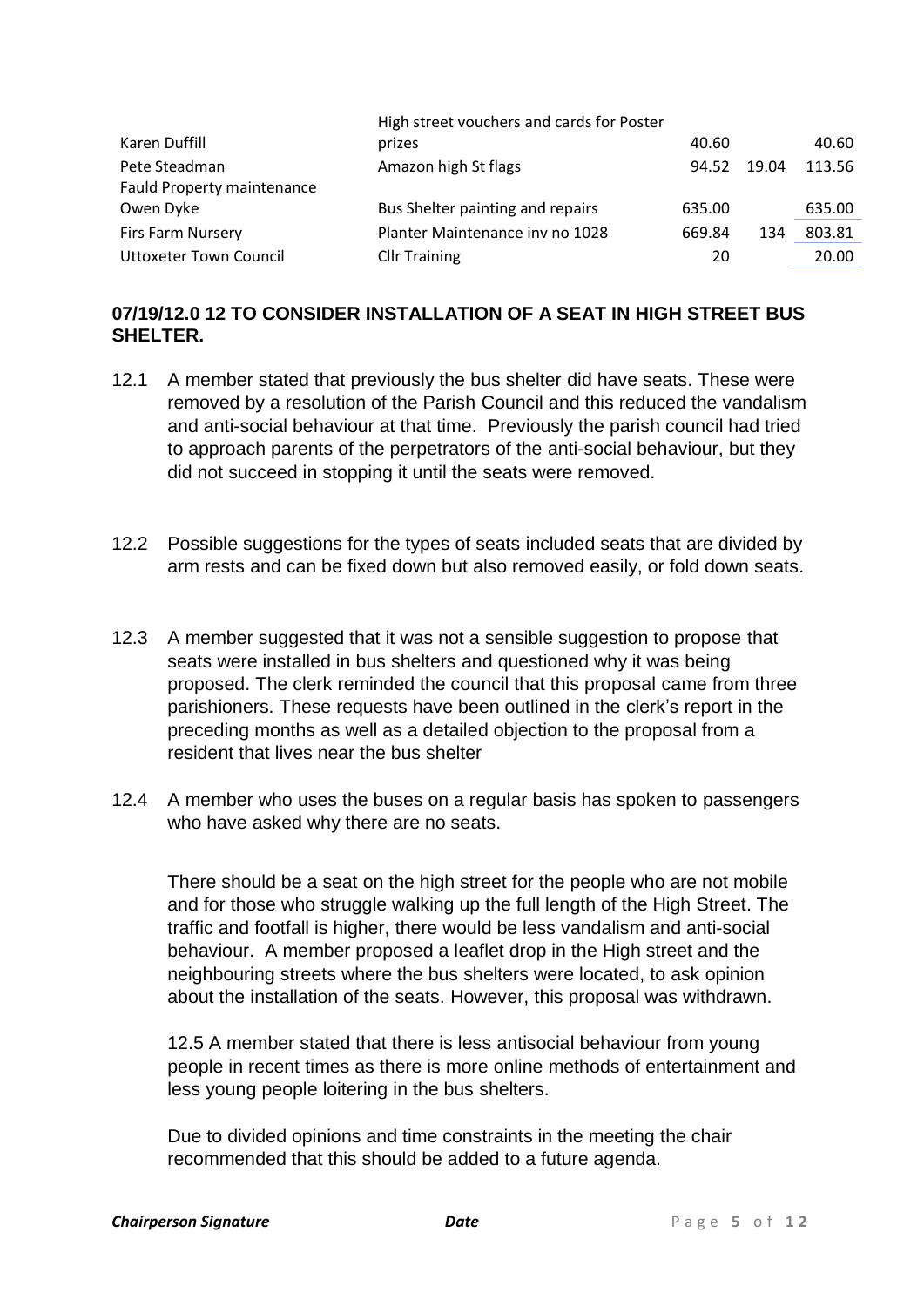# **07/19/13.0 14. TO RECEIVE A REPORT FROM THE WORKING PARTY REGARDING YOUTH COUNCILLORS**

13.1 A member proposed that youth councils require safeguarding checks to be in place due to councillors being under the age of 18

The recruitment of youth councillors would be through the normal way and advertised as a casual parish council vacancy.

A child welfare officer should be Appointed as a point of contact and training is available for councillors for this.

Two youth councillor roles should be made available as this is the structure in other parish councils. However, there should be no restriction of boundary when accepting youth councillors or encourage interested people to apply and there being a lack of opportunities in the Borough at this current time, not all parish councils have adopted the structure.

There should be a fixed term of one year rather than four.

Areas of interest could include Parks and open spaces and events in the village.

13.2 A member questioned if the clerk had a duty of care for the youth councillors. A member confirmed that it would be the full parish that had the duty of care for the young councillors.

A member commented that the youth councillors attend as a member of public as they would not have voting rights.

A member proposed that two vacancies were created for 2 youth councillors. This was seconded and the councillors voted in favour.

### **RESOLUTION**

.

**To create two youth councillor vacancies subject to training and implementation of the standard safeguarding practices in forming a youth council.**

# **07/19/14.0 TO RECEIVE A REPORT FROM THE PLAYING FIELDS COMMITTEE.**

**14.1** To approve the delegation of the clerk, chair and vice chair to deal with pitch repairs within budget constraints.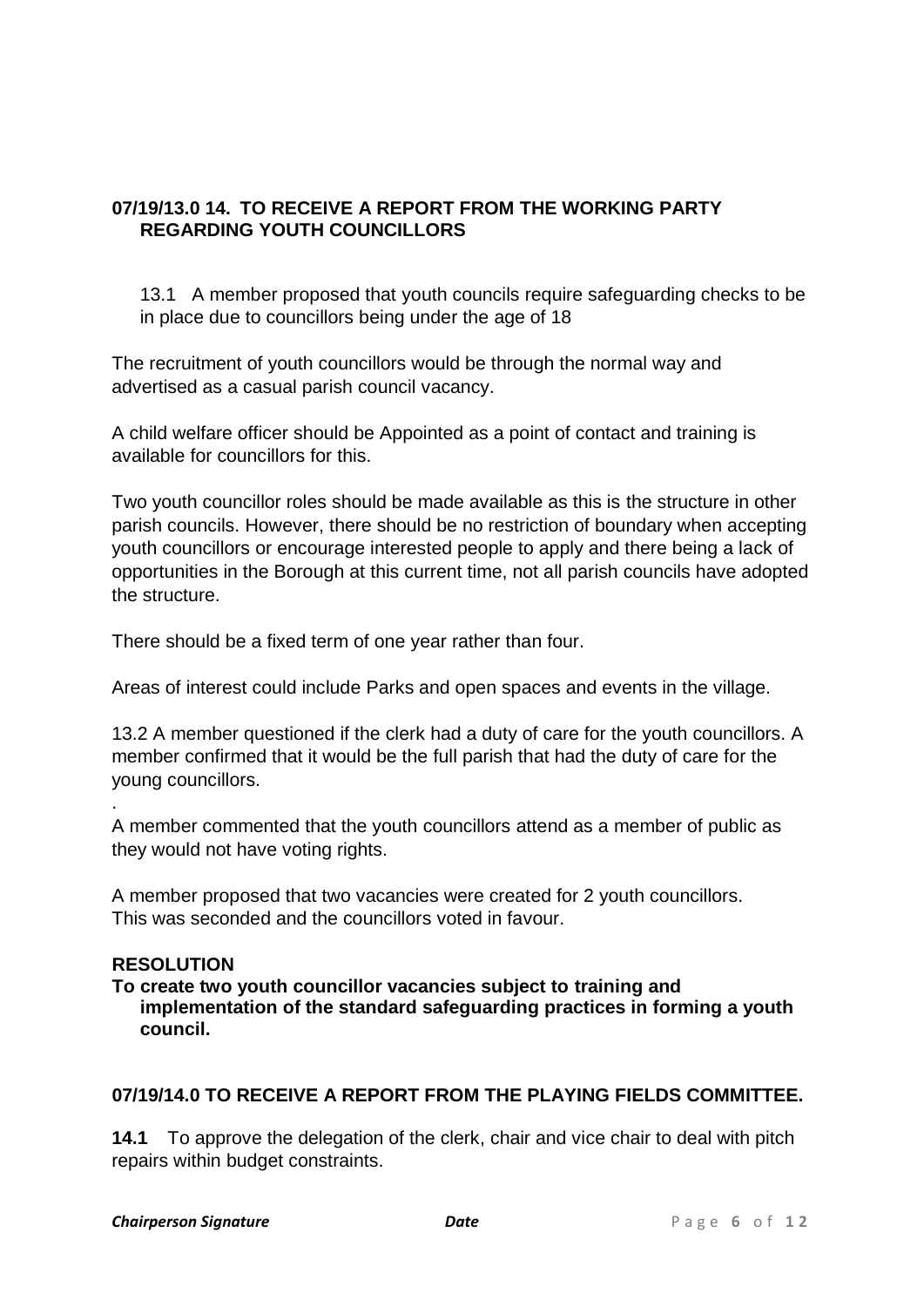Due to the start of the season and training commencing in August the pitch repairs to the goal mouths need to commence as soon as possible to allow the pitch to recover. The chair proposed that the decision to appoint a contractor is delegated to the clerk, chair and vice chair to authorise the repairs within the budget amount allocated. A guestimate has been received for £115

A member disagreed that there could be two pitches marked out in the playing fields area. A member raised concern regarding the new proposed pitch position. However, the motion was seconded, the majority voted in favour for the work to be carried out within the budget.

## R**esolution**

**The delegation of the clerk, chair and vice chair to deal with pitch repairs within budget constraints was approved by a majority vote**

## 14.2 **To consider and approve refurbishment of Cornmill lane goal posts to replace goalposts at Ferrers Avenue.**

The playing field working party have sought advice and to refurbish the goal posts would prove uneconomical. A member suggested that the clerk investigated the funding from the Duchy in replacing the goal posts and rejuvenating the playing fields area.The clerk will investigate the possibilities from Duchy funding.

### **07/19/15.0 TO APPROVE THE REQUEST TO TENDER FOR THE REPAIRS TO THE TRIANGLE BENCH AND STEPS**

15.1 Only one firm was interested in providing a quote. This has been received from the contractor carrying other maintenance. The quote was £445.

### **Resolution**

A member proposed to accept the quote, this was seconded, and all members voted in favour to appoint the contractor to carry out the work on the triangle.

### **07/19/16.0 TO RECEIVE AN UPDATE ON THE COMMUNITY BUILDING**

16.1 The Borough council had not proposed a meeting date. No update was available.

## **07/19/17.0 PLANNING MATTERS -TO RECEIVE COMMENTS ON RECENT APPLICATIONS**

**17.1 Councillors were invited to make their comments on; Shopfronts SPD consultation The Separation Distance and Amenity SPD**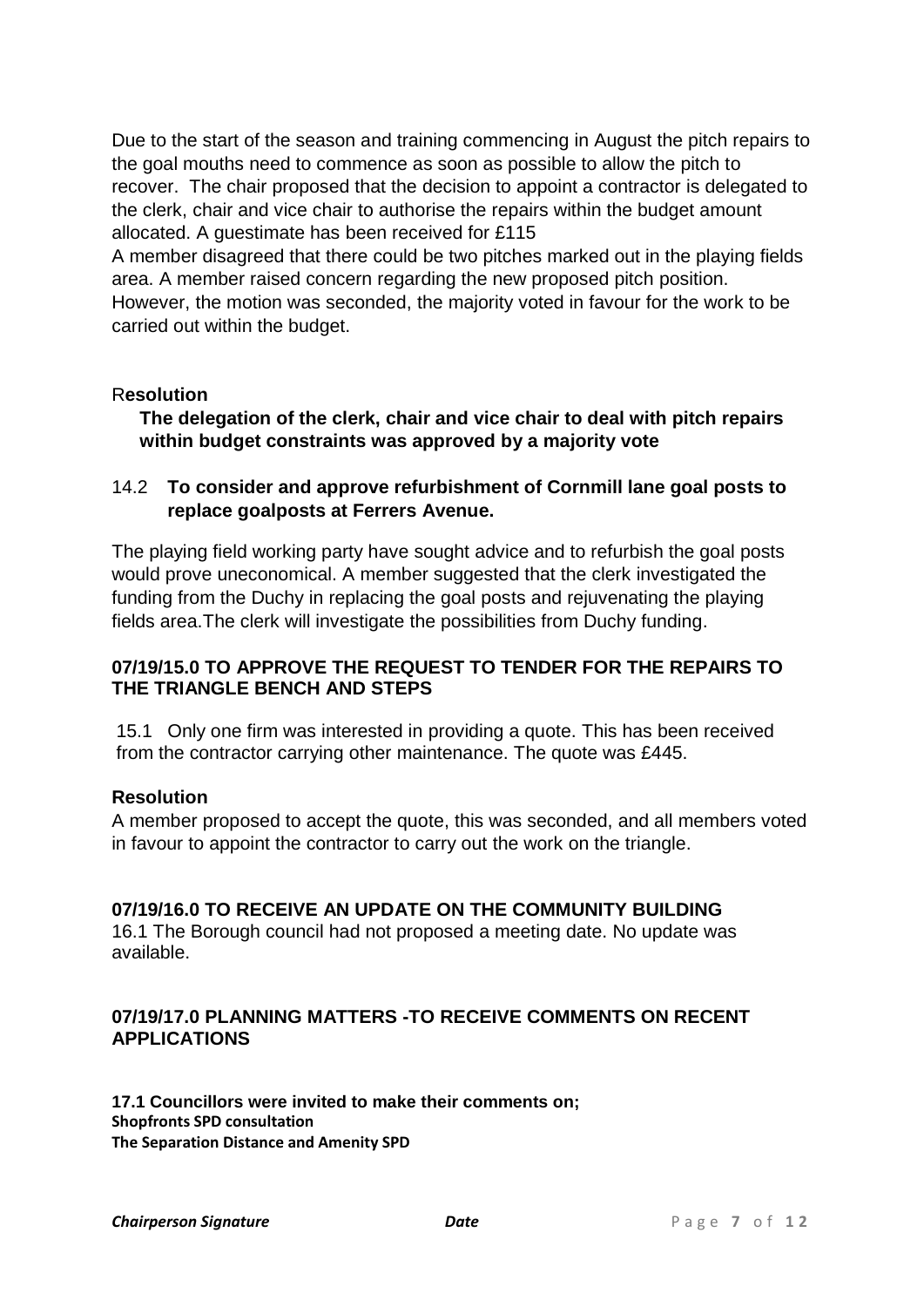### **P/2019/00574**

Proposal: Listed Building Consent for the installation of a ground source heating system to include the provision of new pump, external ground loops, internal heating pipework, radiators and new hot water provision

Location: Lower Castle Hayes Farm, Belmot Road, Needwood, Staffordshire, DE13 9PH

No objection

[P/2019/00743](http://www.eaststaffsbc.gov.uk/MVM/Online/dms/DocumentViewer.aspx?PK=633726&SearchType=Planning%20Application)

Felling of 2 Scots Pine and all over crown reduction of 1.5m from both the height and sides to 2 yew trees (TPO No 5) 56 Belmot Road, Tutbury, Staffordshire, DE13 9NL

Close to properties so cause a danger no objection

Tulip Road amended plans. Cllr Gaskin agreed to call this application into the planning committee meeting. Cllr W Crossley agreed to speak at the committee to reiterate the previous objections.

# **Decisions**

P/2019/00384 Conversion of part of ground floor from retail unit (Class A1 Shops) to form a residential unit including demolition of existing porch 1 High Street, Tutbury, DE13 9LP **PERMITTED**

P/2019/00387

Listed Building Consent for the demolition of existing porch and internal and external alterations to include installation of window on west elevation and internal partitions to facilitate the conversion of part of ground floor from retail unit (Class A1 Shops) to form a residential unit 1 High Street, Tutbury, DE13 9LP

**PERMITTED**

### **P/2019/00630**

Alterations to existing steps and retaining wall to improve access to dwelling and resurfacing of existing driveway. 1 Fishpond Lane, Tutbury, DE13 9NB **PERMITTED**

### **07/19/18.0. Walking of the footpaths**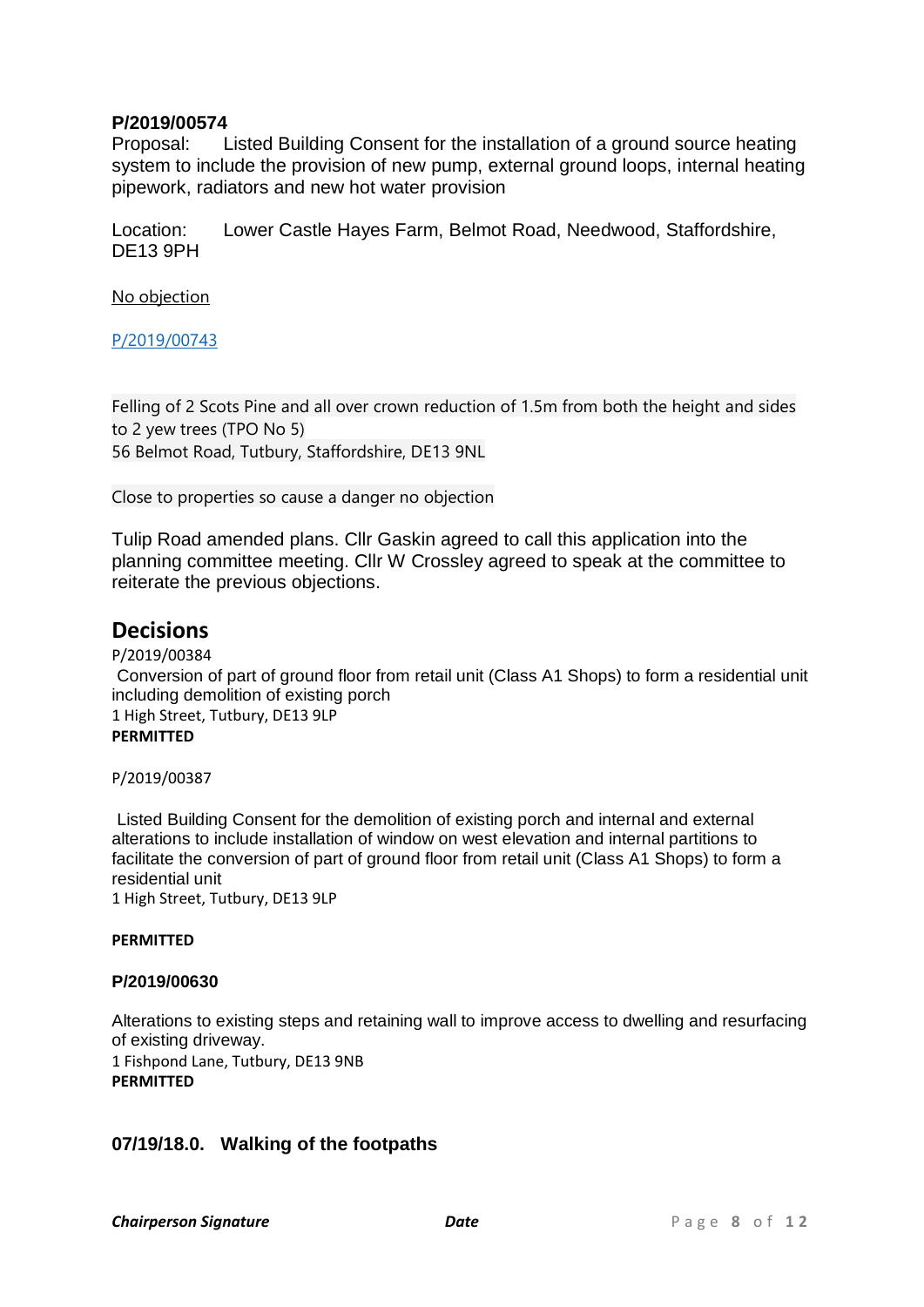18.1 A member suggested that the council adopt a strategy to walk the public rights of way for Tutbury. He proposed that the chair and vice chair walked the footpath network for Tutbury. The chair suggested that this was too large a task to be undertaken by himself along with other duties.

# **Resolution**

Cllr Stedman volunteered to co-ordinate the walking of the footpaths along with the scout group.

18.2The footpath has been reported near the fire station due to a dangerous drop down

# **07/19 19.0**

## **ITEMS FOR THE NEXT AGENDA**

- **To consider Duchy application for future improvements to Ferrers Avenue playing fields.**
- **To consider Duke Street car park barrier**
- **Boundary review.**
- **To consider installation of a seat in the High Street bus shelter**

# **07/19/22.0 Date of Next Meeting**

**22.1** An interim meeting for planning will be organised the next full council meeting 16<sup>th</sup> September. A member suggested a full parish meeting in Aug; however, this proposal was not accepted.

Meeting closed at 9.55pm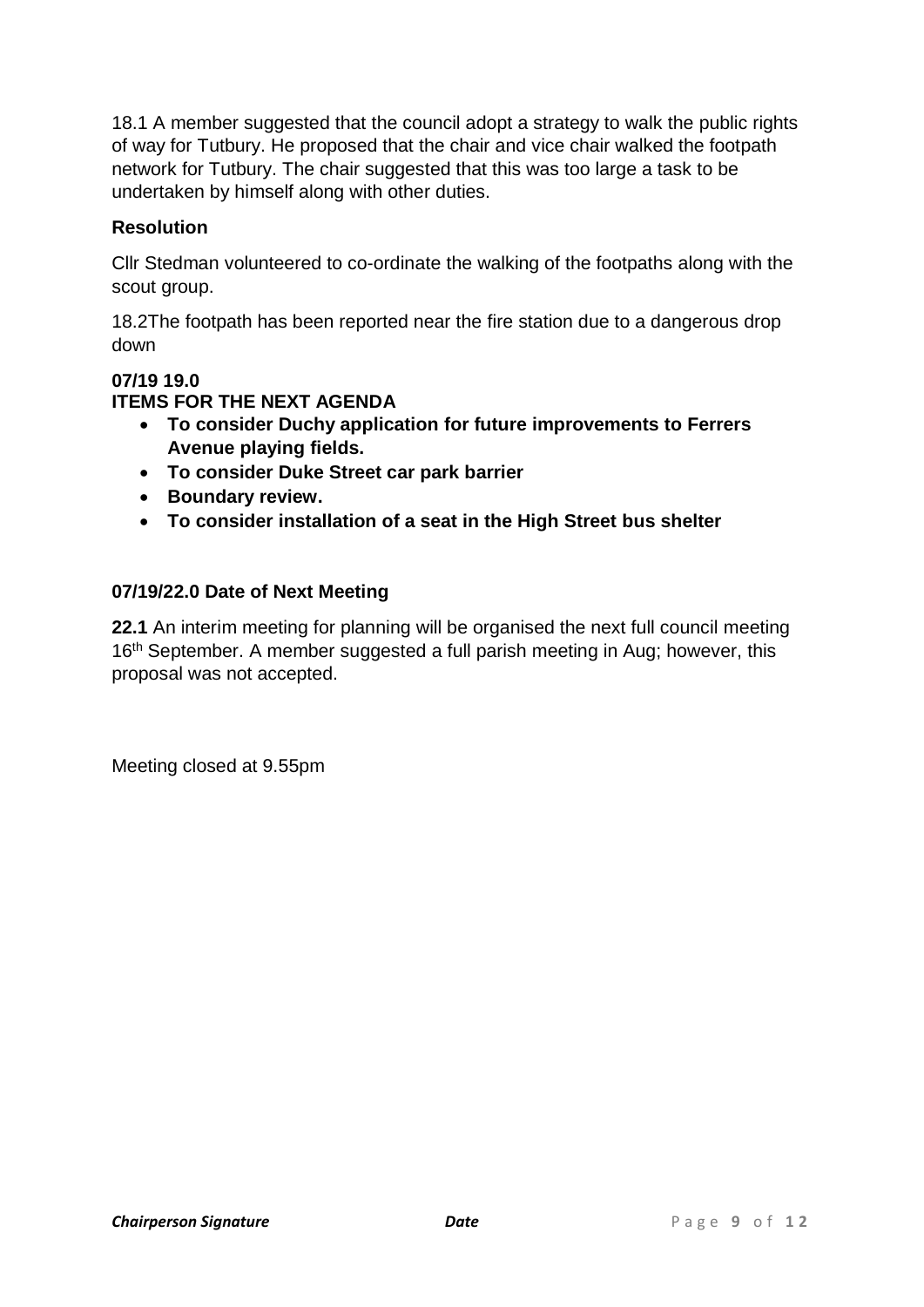# Appendix A

| ÷    |                                               | 13.05.19    |          |               |                                     |
|------|-----------------------------------------------|-------------|----------|---------------|-------------------------------------|
|      |                                               | Outurn      |          | <b>Budget</b> |                                     |
| Code | Item                                          | 18/19       |          | 19/20         |                                     |
|      | 0 Precept                                     | 42260.63    |          | 44041.21      |                                     |
|      | 2 ESBC Tax support                            | 2199        |          | 2001          |                                     |
|      | <b>3 Interest</b>                             | 10.9        |          |               |                                     |
|      | 4 Playing Fields Charges                      |             |          | 400           |                                     |
|      | 5 Other grants/donations/refunds              | 2539.21     |          |               |                                     |
|      | <b>6 Brought forward balance</b>              | 38169.10825 |          | 47463.636     |                                     |
|      | <b>VAT</b>                                    | 2040.58     |          |               |                                     |
|      | <b>Income Sub Total</b>                       | 87219.42825 |          | 93905.846     |                                     |
|      | <b>Administration</b>                         |             |          |               |                                     |
|      | 7 Clerk's salary                              | 10694.92    |          | 13500         |                                     |
|      | 8 Clerk's expenses                            | 338.18      |          | 400           |                                     |
|      | <b>8a Mobile Phone</b>                        |             |          |               |                                     |
|      | 9 Employers national insurance                | 1229.27     |          | 1300          |                                     |
|      | <b>Employees pension</b>                      | 1922.19     |          | 2000          |                                     |
|      | Pension                                       | 3072.59     |          | 3500          |                                     |
|      | 12 Clerks Overtime                            |             |          |               |                                     |
|      | <b>Clerks salary and expenses and pension</b> |             | 17,257   |               | 20,700                              |
|      | 10 Insurance                                  | 1369.49     |          | 1400          |                                     |
|      | <b>11 Stationery</b>                          | 108.74      |          | 80            |                                     |
|      |                                               |             |          |               | raise profile with signs leaflets A |
|      | 13 Advertisements/ promotions                 |             |          |               | 800 boards                          |
|      | 14 Printing/photocopying                      | 230.28      |          | 350           |                                     |
|      | 15 Hire of premises                           | 497         |          | 650           |                                     |
|      | <b>16 Audit charges</b>                       | 446.76      |          | 450           |                                     |
|      | 17 Bank Charges/legal fees                    |             |          | o             |                                     |
|      | <b>Admin, insurance and printing</b>          |             | 2,652.27 |               | 3,730.00                            |

| <b>18 Subscriptions</b> | 684.22 | include village news and<br>subscriptions from grant sections<br>800 of the budget |
|-------------------------|--------|------------------------------------------------------------------------------------|
| <b>19 Publications</b>  | 79.48  | 100                                                                                |
|                         |        |                                                                                    |
|                         |        | look at getting more local                                                         |
| 20 Cllr's expenses      |        | 200 training in house                                                              |
| <b>Cllr Training</b>    | 56     | 300                                                                                |

| __________                                    |       |           |     |           |
|-----------------------------------------------|-------|-----------|-----|-----------|
| 21 Clerk's training                           | 174   |           | 500 |           |
| 22 IT maintenance/ website                    | 52.99 |           | 200 |           |
| 23 Neighbourhood development plan             |       |           | 400 |           |
| <b>Training, contingency and IT sub total</b> |       | 1046.69   |     | 2500      |
| <b>Sub Total</b>                              |       | 20,956.11 |     | 26,930.00 |
| <b>Highways, footpaths and bus shelters</b>   |       |           |     |           |

25 Street & bus shelter cleaning

4000 reinstate the street cleaning

26 Bus shelter maintenance

180

to install signs into the bus shelter in addition to 1000 maintenance

 $\overline{\phantom{0}}$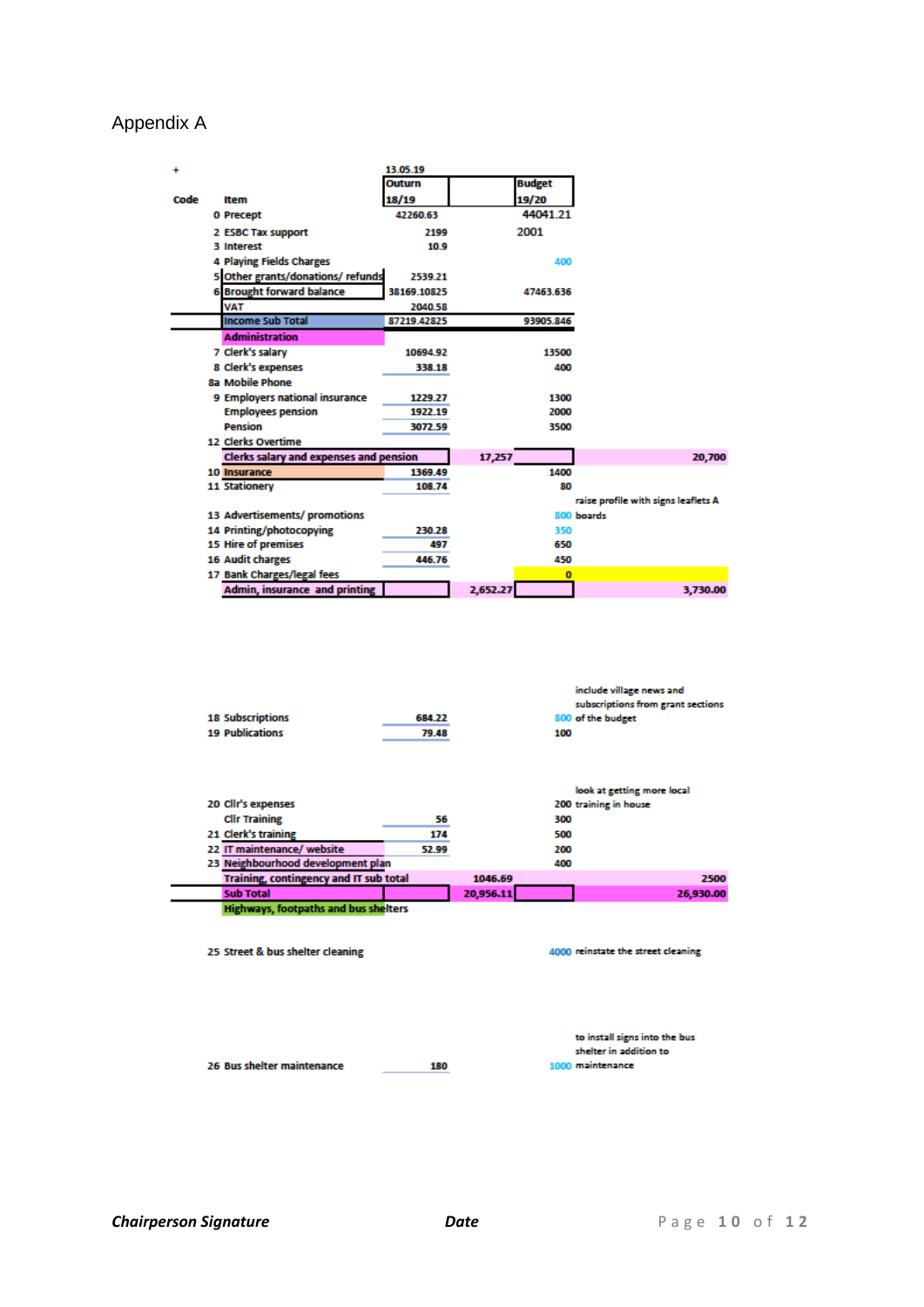| ÷    |    |                                           | 13.05.19  |          |               |                                         |
|------|----|-------------------------------------------|-----------|----------|---------------|-----------------------------------------|
|      |    |                                           | Outurn    |          | <b>Budget</b> |                                         |
| Code |    | Item                                      | 18/19     |          | 19/20         |                                         |
|      |    | 27 Rights of way Maintenance              | 406.86    |          | 3000          |                                         |
|      |    | 28 Planter maintenance                    | 1464.76   |          |               | 2000 to add signange to the planters    |
|      |    | 0.00                                      |           | 2,051.62 |               | 10,000.00                               |
|      |    |                                           |           |          |               |                                         |
|      |    | Parks & open spaces                       |           |          |               |                                         |
|      |    | 29 Playing fields rents                   | 250       |          | 1400          |                                         |
|      |    |                                           |           |          |               |                                         |
|      |    |                                           |           |          |               |                                         |
|      |    |                                           |           |          |               |                                         |
|      |    |                                           |           |          |               |                                         |
|      |    |                                           |           |          |               |                                         |
|      |    |                                           |           |          |               |                                         |
|      |    |                                           |           |          |               | dog signs, goal posts Ferrers Ave       |
|      |    |                                           |           |          |               | playing fields, Cornill Lane pitch      |
|      |    | <b>30 Playing field maintenance</b>       | 935       |          |               | 3000 repairs                            |
|      |    |                                           |           |          |               |                                         |
|      |    |                                           |           |          |               |                                         |
|      |    |                                           |           |          |               |                                         |
|      |    |                                           |           |          |               | to allow extra cuts and                 |
|      |    | 32 Playing fields mowing contract         | 2829.89   |          |               | 3200 maintainenance                     |
|      |    |                                           |           |          |               |                                         |
|      |    |                                           |           |          |               |                                         |
|      |    |                                           |           |          |               |                                         |
|      |    | 33 Changing room maintenance              | 1340.2    |          |               | 2000 review an additiional boiler flue. |
|      |    | 34 Caretaker contract                     |           |          | 0             |                                         |
|      |    | 31 Changing room power and water          | 798.86    |          | 900           |                                         |
|      |    | 35 Closed Church yard mowing              | 2863.68   |          | 2500          |                                         |
|      |    | 36 Churchyard maintenance/war m           | 620       |          | 1500          |                                         |
|      |    | <b>Elm Lane</b>                           |           |          | 350           |                                         |
|      |    | 37 Triangle & Park Pale maintenance       | 138       |          | 1000          |                                         |
|      |    | <b>Sub Total</b>                          |           |          |               |                                         |
|      |    |                                           |           |          |               |                                         |
|      |    |                                           |           | 9,775.63 |               | 15,850.00                               |
|      |    | <b>Section Chariites and 137</b>          |           |          |               |                                         |
|      |    | 38 Grants                                 | 3500      |          | 5000          |                                         |
|      |    |                                           |           |          |               |                                         |
|      |    | 40 Flower and bulb planting               |           |          | 50            |                                         |
|      |    | 41 Christmas decorations                  |           |          | 150           |                                         |
|      |    | Tutbury events/                           |           |          |               |                                         |
|      |    | 42 commemoration s144                     | 1847.43   |          | 1500          |                                         |
|      |    | 43 Remembrance day                        | 518       |          | 400           |                                         |
|      |    | 44 Town twinning LGA 1972 s144            | 1000      |          | 1000          |                                         |
|      | 45 |                                           |           |          |               |                                         |
|      | 46 |                                           | 30        |          | 0             |                                         |
|      |    | 39 Best kept village competition          | 77        |          | 300           |                                         |
|      |    | Sub total                                 |           | 6,972.43 |               | 8,400.00                                |
|      |    | <b>Capital expenditure</b>                |           |          |               | 650 bench                               |
|      |    | 48a Noticeboards                          |           |          |               |                                         |
|      |    | <b>Sub Total</b>                          |           | 0.00     |               | 650.00                                  |
|      |    | <b>EXPENDITURE TOTAL</b>                  | 39,755.79 |          |               |                                         |
|      |    | 24 Contingency                            |           |          |               |                                         |
|      |    | 24 Admin contingency                      |           |          | 3000          |                                         |
|      |    | 47 TOSCA/ community pledge LGA 1976 s19   |           |          | 1000          |                                         |
|      |    | <b>24 Election</b>                        |           |          | 5000          |                                         |
|      |    | <b>Noticeboards</b>                       |           |          | 1000          |                                         |
|      |    | 48 earmarke Laptop                        |           |          | 650           |                                         |
|      |    | 24 Community Building                     |           |          | 5000          |                                         |
|      |    | <b>Parking project</b>                    |           |          | 4000          |                                         |
|      |    | <b>Earmarked High street improvements</b> |           |          | 5000          |                                         |
|      |    | <b>New goal posts Cornmill Lane</b>       |           |          | 2500          |                                         |